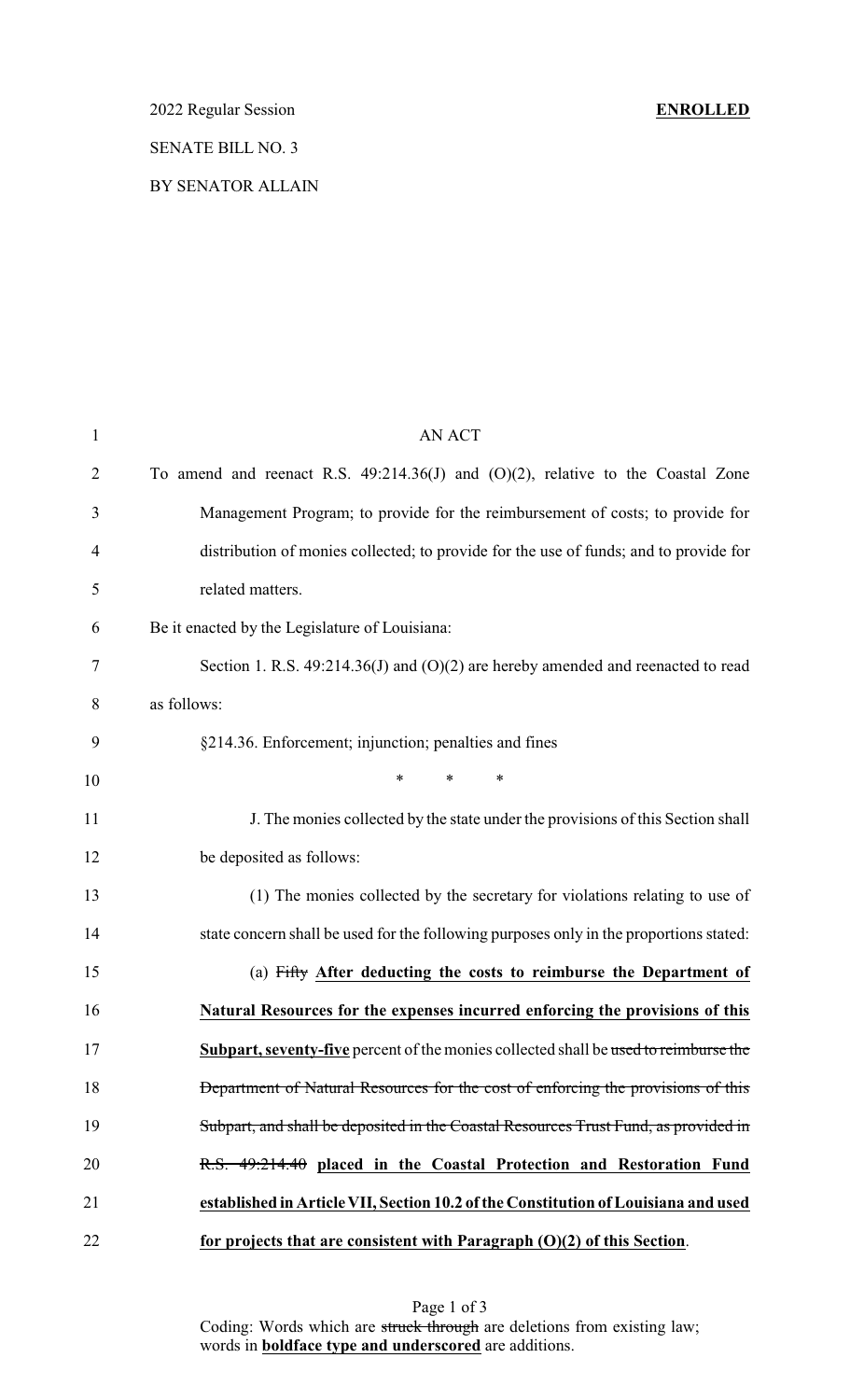## **SB NO. 3 ENROLLED**

| $\mathbf{1}$   | (b) Twenty-five percent of the monies collected shall be placed in local                 |
|----------------|------------------------------------------------------------------------------------------|
| $\overline{2}$ | government mitigation banks established in accordance with R.S. 49:214.41 and the        |
| 3              | rules and regulations adopted thereunder. If there is no local government                |
| 4              | mitigation bank for the area in which the adverse impact is located, the monies          |
| 5              | shall be deposited into a restricted fund administered by the parish governing           |
| 6              | authority of the parish or parishes in which the adverse impact related to the           |
| 7              | use is located. These funds shall be used only for projects consistent with              |
| 8              | Paragraph $(O)(2)$ of this Section within or for the benefit of areas within the         |
| 9              | geographic borders of that parish.                                                       |
| 10             | (c) Twenty-five percent of the monies collected shall be placed in the                   |
| 11             | Wetlands Conservation and Restoration Fund established in Article VII, Section 10.2      |
| 12             | of the Constitution of Louisiana.                                                        |
| 13             | (2) The monies collected by the secretary for violations relating to a use of            |
| 14             | local concern shall be placed in local government mitigation banks established in        |
| 15             | accordance with R.S. 49:214.41 and the rules and regulations adopted thereunder.         |
| 16             | Each local government's mitigation bank shall be credited one hundred percent of the     |
| 17             | monies collected for violations relating to a use of local concern occurring within its  |
| 18             | geographic borders, except that for violations occurring within the geographic           |
| 19             | borders of two or more local governments the monies shall be divided on a pro rata       |
| 20             | basis and deposited accordingly in the local government's mitigation banks. In the       |
| 21             | event there is no local government mitigation bank in the parish in which the adverse    |
| 22             | impact is located, the monies shall be deposited in the Wetlands Conservation and        |
| 23             | Restoration Fund established in Article VII, Section 10.2 of the Constitution of         |
| 24             | <b>Louisiana</b> , into a restricted fund administered by the parish governing authority |
| 25             | of the parish or parishes where the adverse impact related to the use is located         |
| 26             | and can only shall be used only for mitigation projects within the geographic borders    |
| 27             | of that local government that are consistent with Paragraph $(O)(2)$ of this             |
| 28             | Section.                                                                                 |
| 29             | $\ast$<br>∗<br>∗                                                                         |
| 30             | ∗<br>∗<br>∗<br>O.                                                                        |

Page 2 of 3 Coding: Words which are struck through are deletions from existing law; words in **boldface type and underscored** are additions.